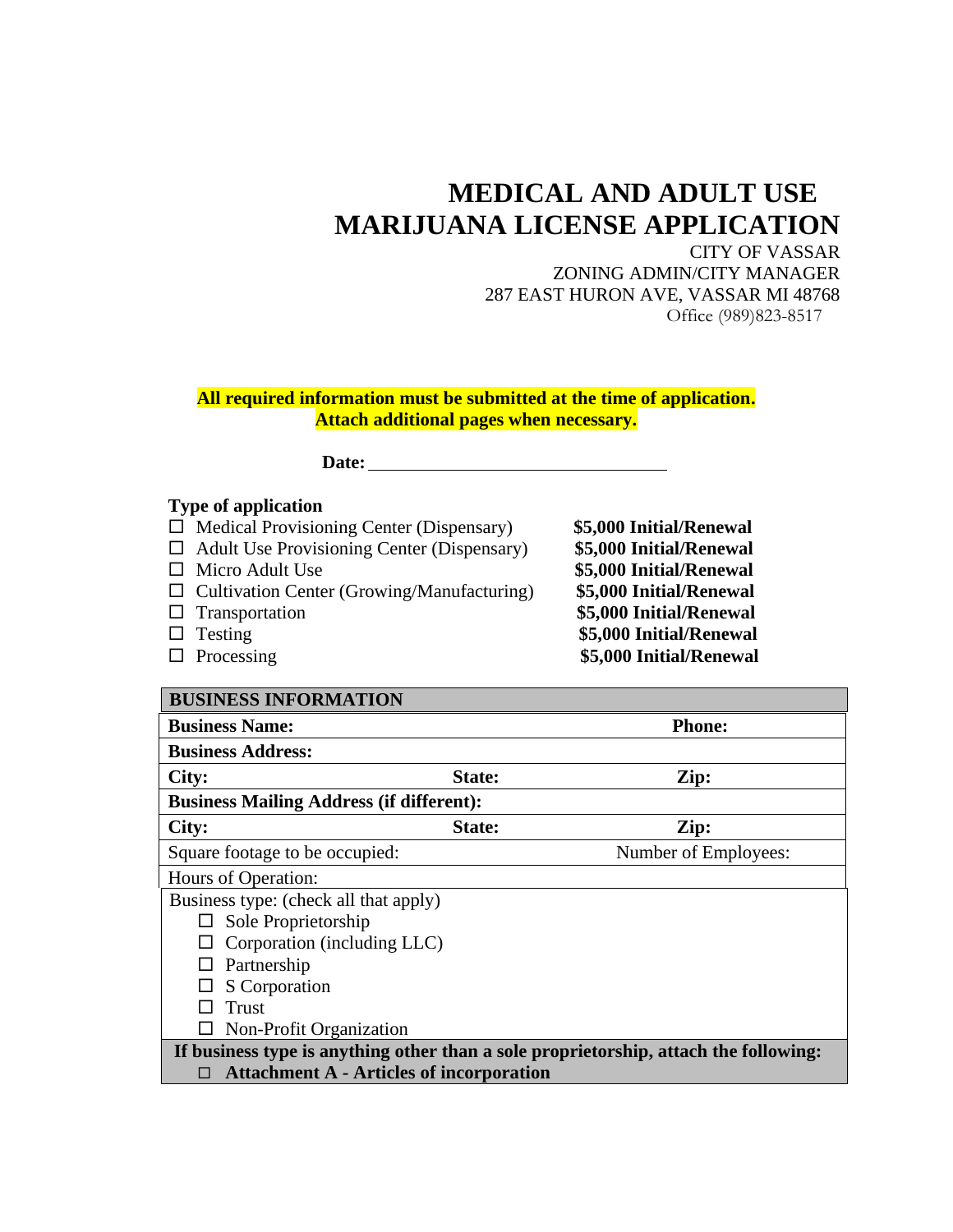**List below all officers, directors, officers, and shareholders including their home addresses. If the business is a partnership, list the names and home addresses of each of the partners. If necessary, provide additional information on a separate sheet.**

| <b>Name</b> | <b>Home Address, City, State</b><br>& Zip Code | <b>DOB</b> | <b>Position</b> |
|-------------|------------------------------------------------|------------|-----------------|
|             |                                                |            |                 |
|             |                                                |            |                 |
|             |                                                |            |                 |
|             |                                                |            |                 |
|             |                                                |            |                 |

| <b>APPLICANT INFORMATION:</b> Highest level official or employee of business/       |                |      |
|-------------------------------------------------------------------------------------|----------------|------|
| cooperative such as Board President, Chief Executive Officer, Executive Director or |                |      |
| comparable position.                                                                |                |      |
| <b>Applicant Name:</b>                                                              | Date of Birth: |      |
| <b>Applicant Address:</b>                                                           |                |      |
| City:                                                                               | <b>State:</b>  | Zip: |
| Attachment B - Provide state or federally issued photo identification.              |                |      |

**OPERATOR INFORMATION:** If different than the applicant, list the individual(s) responsible for day to day operations.

| <b>Operator Name:</b>                                                  |        | Date of Birth: |
|------------------------------------------------------------------------|--------|----------------|
| <b>Applicant Address:</b>                                              |        |                |
| City:                                                                  | State: | Zip:           |
| <b>Operator Name:</b>                                                  |        | Date of Birth: |
| <b>Applicant Address:</b>                                              |        |                |
| City:                                                                  | State: | Zip:           |
| Attachment C - Provide state or federally issued photo identification. |        |                |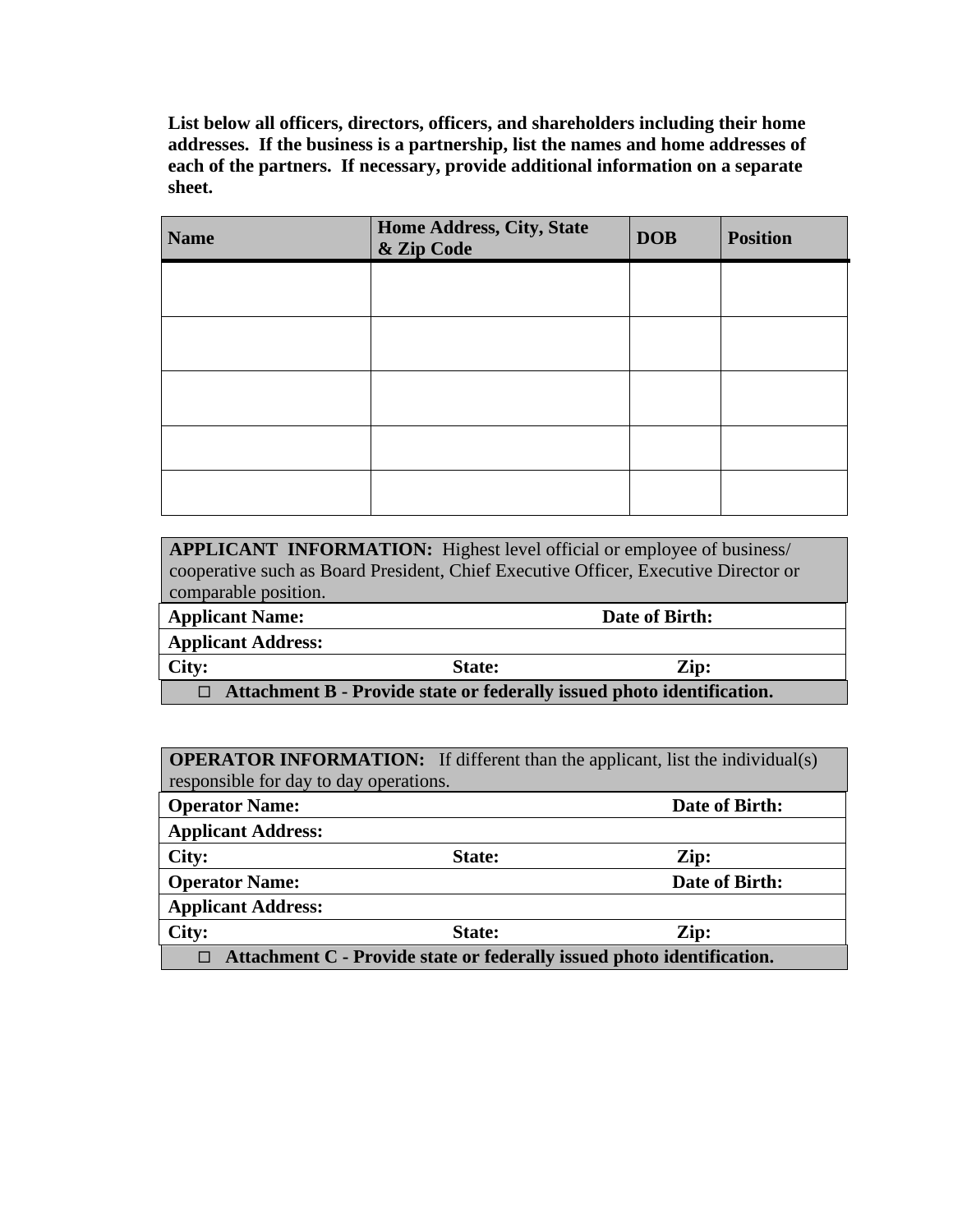Has the applicant or operator ever been convicted of a felony or controlled substances violations(s) in a federal, state, or other court?  $\Box$  Yes  $\Box$  No If yes, please provide the following: (if necessary, provide additional information on a separate sheet):

| Name and<br>Location<br>of Court | <b>Conviction</b><br><b>Charge</b> | <b>Sentence</b> | Date of<br><b>Sentencing</b> | <b>Last date of</b><br>incarceration/<br>parole/<br>probation |
|----------------------------------|------------------------------------|-----------------|------------------------------|---------------------------------------------------------------|
|                                  |                                    |                 |                              |                                                               |
|                                  |                                    |                 |                              |                                                               |
|                                  |                                    |                 |                              |                                                               |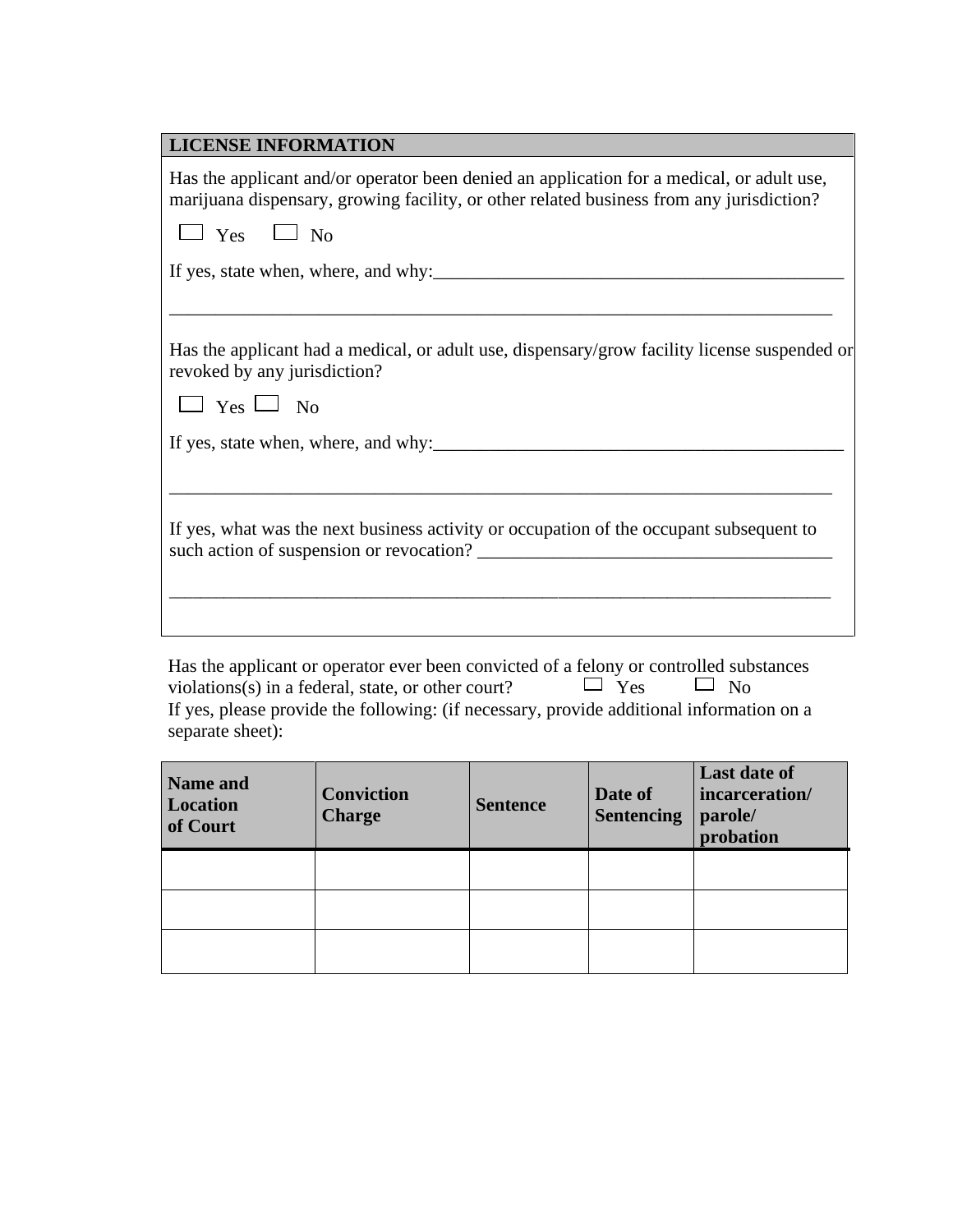| <b>PROPERTY OWNER INFORMATION</b>                                  |        |                                                                                          |
|--------------------------------------------------------------------|--------|------------------------------------------------------------------------------------------|
| <b>Owner Name:</b>                                                 |        |                                                                                          |
| <b>Home Address:</b>                                               |        | <b>Home Phone:</b>                                                                       |
| City:                                                              | State: | Zip:                                                                                     |
| will be issued by virtue of ownership, lease or other arrangement? |        | Does the Applicant have legal possession of the premises from the date that this license |
| Ownership                                                          | Lease  | Other: (explain in detail)                                                               |
|                                                                    |        |                                                                                          |
|                                                                    |        |                                                                                          |
|                                                                    |        |                                                                                          |
|                                                                    |        |                                                                                          |
|                                                                    |        |                                                                                          |
|                                                                    |        |                                                                                          |
|                                                                    |        |                                                                                          |
| <b>FACILITY INFORMATION</b>                                        |        |                                                                                          |
| Does applicant have alarm system in place?                         |        | $_{\text{Yes}}$ $\Box$ <sub>No</sub>                                                     |
| If yes, name of alarm company, contact name and number:            |        |                                                                                          |

Does the applicant propose to have retail sales other merchandise on site?  $\Box$  Yes  $\Box$  No